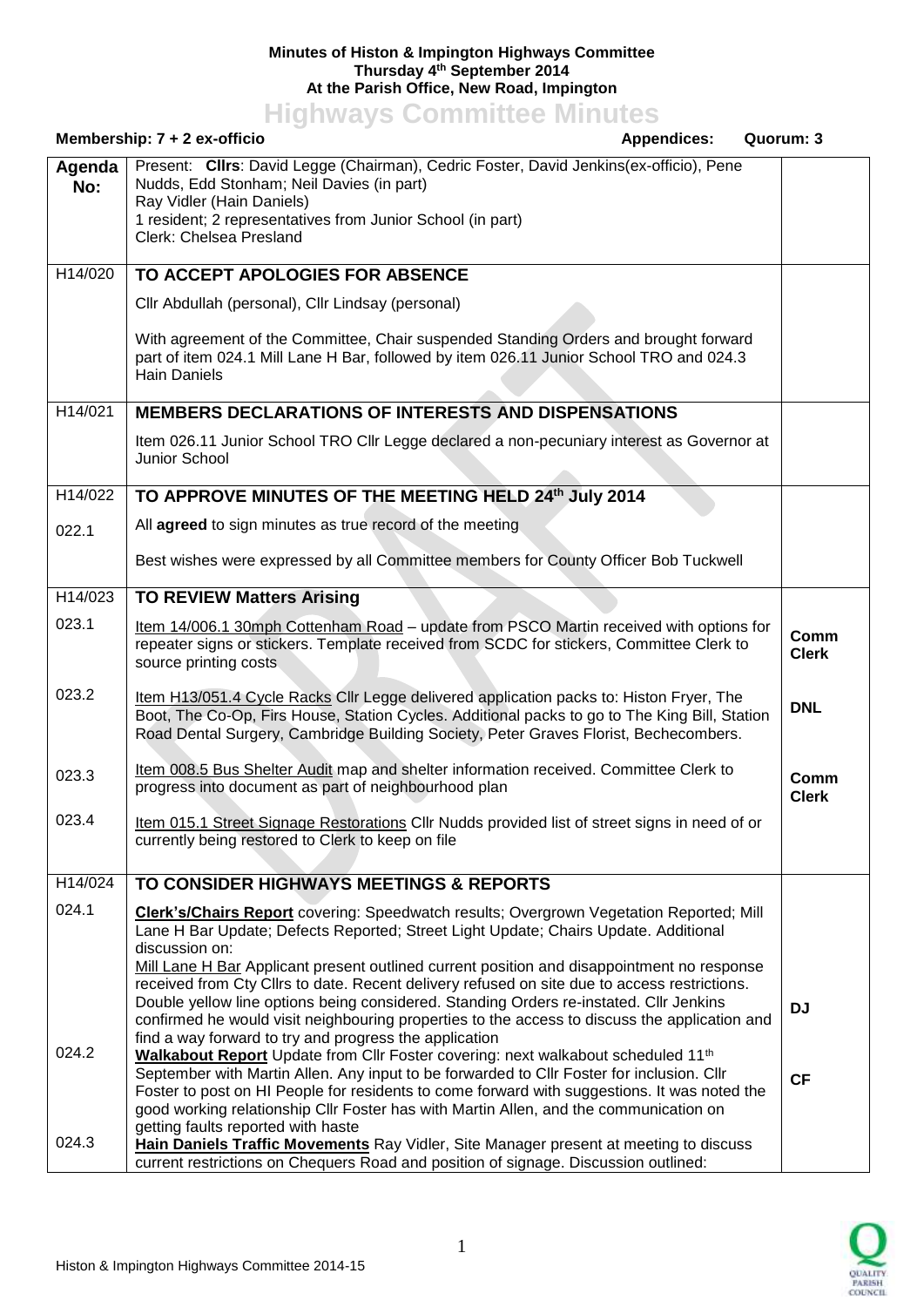|                      | - Scale of operation on site<br>- No capacity to store large volumes of stock<br>- Peak time is Autumn<br>- Roughly 100 vehicular movements a day, which are handled easier if staggered<br>- Road surface improvements to site access<br>- All haulers have been spoken to aware no parking on Chivers Way and instructions to<br>approach the site as quietly as possible<br>- Position of signage on Chequers Road not effective as positioned half way down road<br>giving drivers no option but to continue forward<br>- Security on site responsible for checking parking on Chivers Way<br>Standing Orders re-instated. Cllrs expressed support for proposal and need not to disrupt<br>business operations, existing signs of Station Road are not effective in current position.<br>Before relocation sight of clear procedures required from Hain Daniels. Options for signage<br>to be relocated on Station Road junction discussed. Agreed to delegate to Cllrs Jenkins and<br>Committee Clerk to work with Ray Vidler providing guidance for application.<br>Resident and Ray Vidler left the meeting | DJ/<br>Comm<br><b>Clerk</b>        |
|----------------------|--------------------------------------------------------------------------------------------------------------------------------------------------------------------------------------------------------------------------------------------------------------------------------------------------------------------------------------------------------------------------------------------------------------------------------------------------------------------------------------------------------------------------------------------------------------------------------------------------------------------------------------------------------------------------------------------------------------------------------------------------------------------------------------------------------------------------------------------------------------------------------------------------------------------------------------------------------------------------------------------------------------------------------------------------------------------------------------------------------------------|------------------------------------|
| H <sub>14</sub> /025 | <b>CONSULTATIONS</b>                                                                                                                                                                                                                                                                                                                                                                                                                                                                                                                                                                                                                                                                                                                                                                                                                                                                                                                                                                                                                                                                                               |                                    |
| 025.1                | Park Street Car Park Public Consultation - Survey for individuals to complete, link provided<br>to all                                                                                                                                                                                                                                                                                                                                                                                                                                                                                                                                                                                                                                                                                                                                                                                                                                                                                                                                                                                                             |                                    |
| H14/026              | <b>OTHER MATTERS and CORRESPONDENCE</b>                                                                                                                                                                                                                                                                                                                                                                                                                                                                                                                                                                                                                                                                                                                                                                                                                                                                                                                                                                                                                                                                            |                                    |
| 026.1                | StAC Junction revised drawing provided to all showing specified parking outside StAC<br>Centre, uncontrolled crossing and building out of kerb. Cllr Nudds outlined need for root<br>protection zone for protected tree positioned on island and options for grasscrete for parking<br>area. Cllr Legge to forward comments to Karen Lunn. Once agreed, programme of<br>consultation for comments to be drawn up. Aspirations for final set of drawings for<br>consultation at next meeting noted                                                                                                                                                                                                                                                                                                                                                                                                                                                                                                                                                                                                                  |                                    |
| 026.2                | B1049 Resurfacing Commencing 19 <sup>th</sup> October approximately 3.5 weeks. Further clarity to be<br>sought on type of resurfacing and location of works                                                                                                                                                                                                                                                                                                                                                                                                                                                                                                                                                                                                                                                                                                                                                                                                                                                                                                                                                        | <b>DNL</b>                         |
| 026.3                | Station Road Junction revised drawings provided to all. Phase 1, junction head of Station<br>Road underway. Preparation for crossing in place. Additional funding required for<br>improvements to Green thought to be £10,000. Timings of works to be discussed, wish for all<br>works to be continuous expressed. Three options discussed:                                                                                                                                                                                                                                                                                                                                                                                                                                                                                                                                                                                                                                                                                                                                                                        |                                    |
|                      | 1 Do nothing - no improvements<br>2 Use Specified Reserves (£10,000) to fund project<br>3 Submit Minor Highways Improvement Application, risk of not being accepted<br>All agreed recommendation to September Full Council £10,000 Specified Reserves to be<br>earmarked for Green Improvements to complete project.<br>Chairman formally asked for meeting extension to complete agenda under Standing Order 1                                                                                                                                                                                                                                                                                                                                                                                                                                                                                                                                                                                                                                                                                                    | <b>Sept Full</b><br><b>Council</b> |
|                      | x). All agreed<br>Meeting on site with Cty Cllrs and others concerned required to collect issues surrounding<br>the project and discuss positioning of footpaths before plans can be finalised. Taking into<br>consideration nearby businesses delivery areas                                                                                                                                                                                                                                                                                                                                                                                                                                                                                                                                                                                                                                                                                                                                                                                                                                                      |                                    |
| 026.4                | The Coppice Bus Boost Scheme problem with shelter provider has put project schedule<br>behind. Platform in place, concerns raised Parish owned bin has been buried which could<br>lead to maintenance issues. Concern to be sent to County Council<br>New Road, Station Road, Cambridge Road_Highways Improvements Scheme - update at                                                                                                                                                                                                                                                                                                                                                                                                                                                                                                                                                                                                                                                                                                                                                                              | Comm<br><b>Clerk</b>               |
| 026.5                | next meeting                                                                                                                                                                                                                                                                                                                                                                                                                                                                                                                                                                                                                                                                                                                                                                                                                                                                                                                                                                                                                                                                                                       | <b>Next</b>                        |
| 026.6                | Guided Busway Overgrowth and Lighting Proposals - Cutting back has taken place since<br>last meeting and ivy planted. Letter to Campbell Ross-Bain requesting sight of on-going<br>maintenance plan and method for graffiti removal. Overgrown vegetation from verges<br>covering cat eyes on pathway will soon become safety issue                                                                                                                                                                                                                                                                                                                                                                                                                                                                                                                                                                                                                                                                                                                                                                                | agenda<br>Comm<br><b>Clerk</b>     |
| 026.7                | <b>Lighting Proposals update at next meeting</b><br>Minor Highways Improvement Scheme Cllr Legge drafted Green/High Street Proposals for<br>submission. Agreed to delegate to Cllr Legge, Jenkins, Foster, Nudds and Committee Clerk<br>to work on proposal for submission with deadline of 12 <sup>th</sup> September                                                                                                                                                                                                                                                                                                                                                                                                                                                                                                                                                                                                                                                                                                                                                                                             | DNL/PJN/<br>CF/DJ/                 |
| 026.8<br>026.9       | Review of High Street deferred to next meeting<br>Review of White Lines in Histon & Impington Any suggestions to be forwarded to Cllr Foster.<br>Clarity received on replacement of zig-zag lines outside Early Years Centre not within policy<br>as no footpath opposite                                                                                                                                                                                                                                                                                                                                                                                                                                                                                                                                                                                                                                                                                                                                                                                                                                          | Comm<br><b>Clerk</b>               |